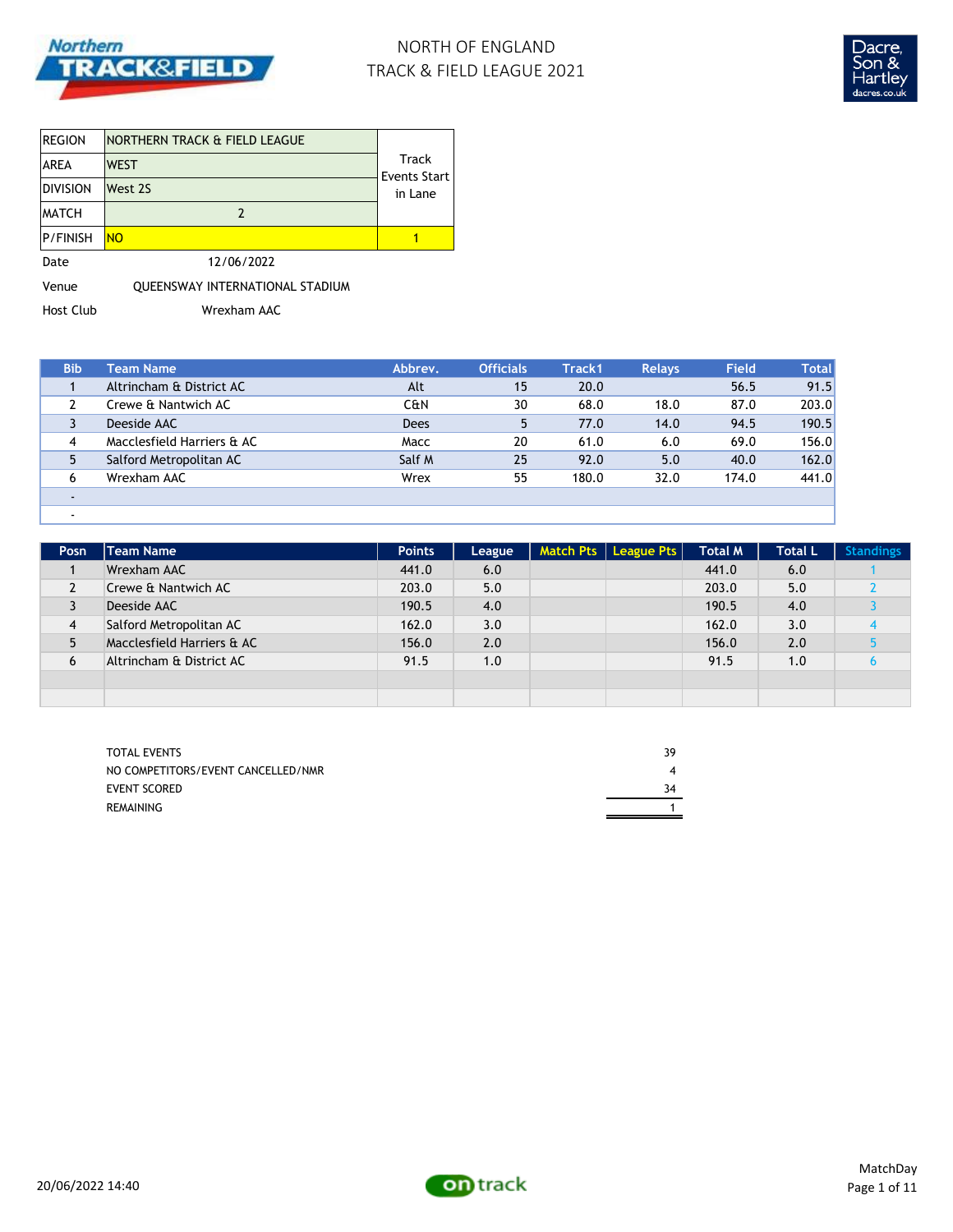



**Match 2 12/06/2022**

### **West 2S QUEENSWAY INTERNATIONAL STADIUM**

| 100m Men A        |   |                               | Wind   |         | 100m Men B     |    |                          | Wind   |         |
|-------------------|---|-------------------------------|--------|---------|----------------|----|--------------------------|--------|---------|
|                   |   | Posn No. Athlete              | Club   | Perf    |                |    | Posn No. Athlete         | Club   | Perf    |
| 1                 | 6 | Liam MCGIVERN                 | Wrex   | 11.6    | 1              |    | 33 George SAVAGE (U17)   | Dees   | 12.3    |
| 2                 | 3 | Finley SAVAGE (U20)           | Dees   | 11.7    | 2              | 55 | Kristian MARSH           | Salf M | 13.7    |
| 3                 | 4 | Callum WAIN (U17)             | Macc   | 12.0    | 3              |    | 66 Angelo EDWARDS        | Wrex   | 15.7    |
| 4                 | 2 | Andrew SALMON (U17)           | C&N    | 12.0    | 4              |    |                          |        |         |
| 5                 | 5 | Joseph OGUNDOKUN              | Salf M | 12.8    | 5              |    |                          |        |         |
| 6                 |   |                               |        |         | 6              |    |                          |        |         |
| 7                 |   |                               |        |         | $\overline{7}$ |    |                          |        |         |
| 8                 |   |                               |        |         | 8              |    |                          |        |         |
| <b>200m Men A</b> |   |                               | Wind   |         | 200m Men B     |    |                          | Wind   |         |
|                   |   | Posn No. Athlete              | Club   | Perf    |                |    | Posn No. Athlete         | Club   | Perf    |
| 1                 | 6 | Liam MCGIVERN                 | Wrex   | 22.6    | 1              |    | 33 George SAVAGE (U17)   | Dees   | 24.2    |
| 2                 | 3 | Finley SAVAGE (U20)           | Dees   | 22.9    | 2              |    | 55 Evan O'NEILL (U20)    | Salf M | 24.8    |
| 3                 | 2 | Andrew SALMON (U17)           | C&N    | 23.7    | 3              |    | 22 Neil FOWLER           | C&N    | 32.8    |
| 4                 | 5 | Joseph OGUNDOKUN              | Salf M | 25.8    | 4              |    | 66 Richard WESTWOOD      | Wrex   | 36.5    |
| 5                 |   |                               |        |         | 5              |    |                          |        |         |
| 6                 |   |                               |        |         | 6              |    |                          |        |         |
| 7                 |   |                               |        |         | $\overline{7}$ |    |                          |        |         |
| 8                 |   |                               |        |         | 8              |    |                          |        |         |
| <b>400m Men A</b> |   |                               |        |         | 400m Men B     |    |                          |        |         |
|                   |   | Posn No. Athlete              | Club   | Perf    |                |    | Posn No. Athlete         | Club   | Perf    |
| 1                 | 4 | Albert BRADSHAW (U20)         | Macc   | 51.2    | 1              |    | 44 Hayden BLUNN (U17)    | Macc   | 53.4    |
| 2                 | 3 | Owen HIBBERT                  | Dees   | 52.4    | 2              |    | 33 Tyler CARTLIDGE (U20) | Dees   | 54.8    |
| 3                 | 6 | <b>Thomas EVANS</b>           | Wrex   | 58.0    | 3              |    | 66 Alan WILLIAMS         | Wrex   | 71.5    |
| 4                 | 5 | Perry STANLEY                 | Salf M | 71.6    | 4              |    | 55 Girish PATEL          | Salf M | 75.6    |
| 5                 |   |                               |        |         | 5              |    |                          |        |         |
| 6                 |   |                               |        |         | 6              |    |                          |        |         |
| 7                 |   |                               |        |         | 7              |    |                          |        |         |
| 8                 |   |                               |        |         | 8              |    |                          |        |         |
| 800m Men A        |   |                               |        |         | 800m Men B     |    |                          |        |         |
| Posn              |   | No. Athlete                   | Club   | Perf    | Posn           |    | No. Athlete              | Club   | Perf    |
| $\mathbf{1}$      | 3 | Owen HIBBERT                  | Dees   | 02:03.4 | $\mathbf{1}$   |    | 33 Jacob WELSH (U17)     | Dees   | 02:11.1 |
| 2                 | 2 | Harry PARKER-MCLAIN (U17) C&N |        | 02:09.4 | 2              |    | 44 Dylan MCGRATH (U17)   | Macc   | 02:14.2 |
| 3                 | 5 | Ben STANLEY (U20)             | Salf M | 02:11.8 | 3              |    | 66 Alan WILLIAMS         | Wrex   | 02:47.4 |
| 4                 | 6 | Harvey DAVIS (U17)            | Wrex   | 02:12.4 | 4              |    |                          |        |         |
| 5                 | 4 | Chris EDWARDSON               | Macc   | 02:20.7 | 5              |    |                          |        |         |
| 6                 |   |                               |        |         | 6              |    |                          |        |         |
| $\overline{7}$    |   |                               |        |         | $\overline{7}$ |    |                          |        |         |

8

20/06/2022 14:40

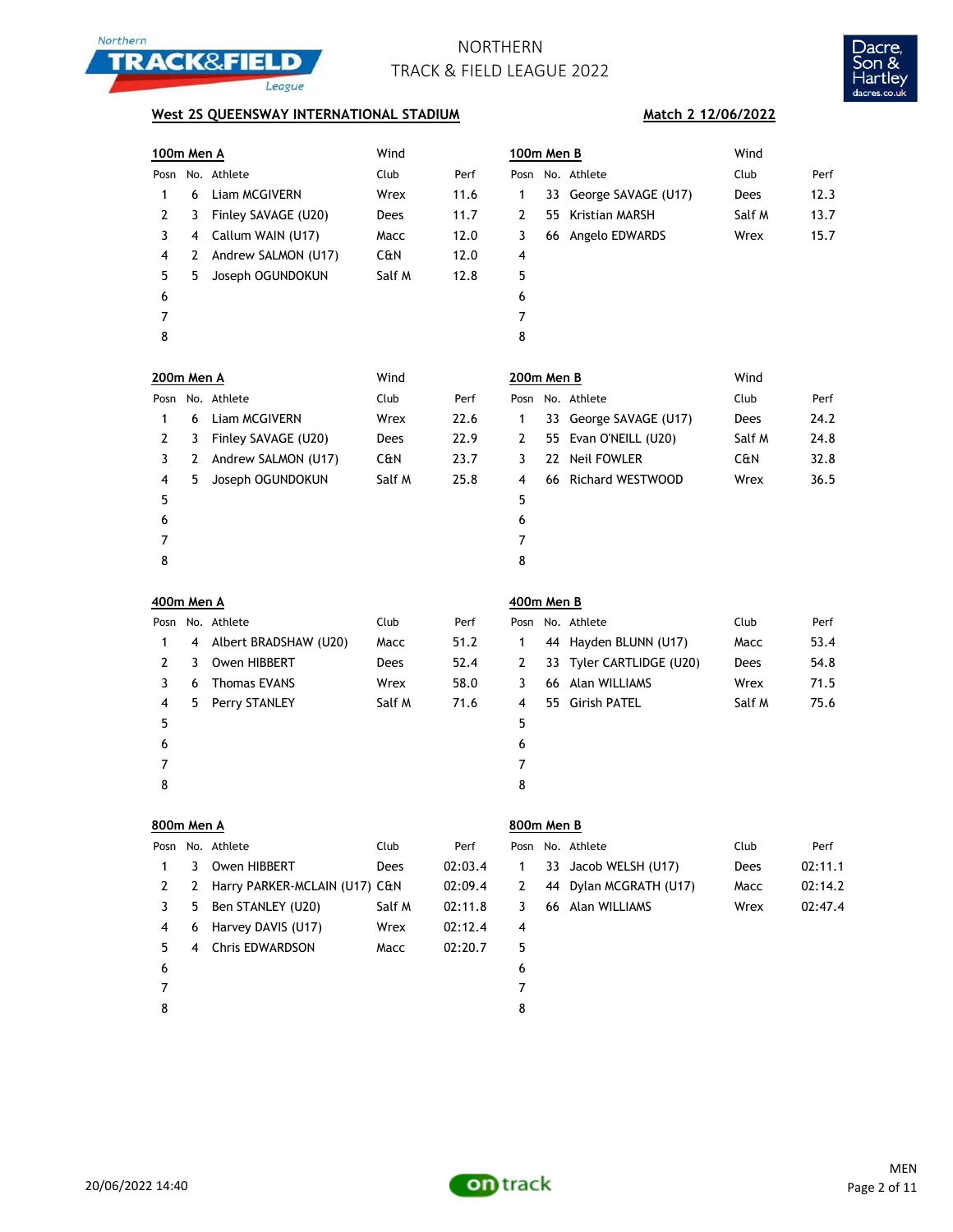



| 1500m Men A         |              |                      |      |         | 1500m Men B         |   |                     |      |         |
|---------------------|--------------|----------------------|------|---------|---------------------|---|---------------------|------|---------|
|                     |              | Posn No. Athlete     | Club | Perf    |                     |   | Posn No. Athlete    | Club | Perf    |
| 1                   | 6            | Luke NORTHALL        | Wrex | 04:33.6 | 1                   |   | 66 Richard WESTWOOD | Wrex | 05:54.7 |
| $\overline{2}$      | 4            | Chris EDWARDSON      | Macc | 04:53.7 | $\overline{2}$      |   |                     |      |         |
| 3                   | $\mathbf{1}$ | <b>Richard EVANS</b> | Alt  | 05:10.3 | 3                   |   |                     |      |         |
| 4                   |              |                      |      |         | 4                   |   |                     |      |         |
| 5                   |              |                      |      |         | 5                   |   |                     |      |         |
| 6                   |              |                      |      |         | 6                   |   |                     |      |         |
| 7                   |              |                      |      |         | $\overline{7}$      |   |                     |      |         |
| 8                   |              |                      |      |         | 8                   |   |                     |      |         |
| 5000m Men A         |              |                      |      |         | 5000m Men B         |   |                     |      |         |
| Posn                |              | No. Athlete          | Club | Perf    |                     |   | Posn No. Athlete    | Club | Perf    |
| 1                   |              | 66 Daniel WESTON     | Wrex | 16:20.4 | $\mathbf{1}$        | 6 | Luke NORTHALL       | Wrex | 17:03.9 |
| $\mathbf{2}$        | 3            | Steven HAYES         | Dees | 16:34.8 | $\mathbf{2}$        |   |                     |      |         |
| 3                   |              |                      |      |         | 3                   |   |                     |      |         |
| 4                   |              |                      |      |         | $\pmb{4}$           |   |                     |      |         |
| 5                   |              |                      |      |         | 5                   |   |                     |      |         |
| 6                   |              |                      |      |         | 6                   |   |                     |      |         |
| 7                   |              |                      |      |         | $\overline{7}$      |   |                     |      |         |
| 8                   |              |                      |      |         | 8                   |   |                     |      |         |
| 3000m S/Chase Men A |              |                      |      |         | 3000m S/Chase Men B |   |                     |      |         |
|                     |              |                      |      |         |                     |   |                     |      |         |
| Posn                |              | No. Athlete          | Club | Perf    | Posn                |   | No. Athlete         | Club | Perf    |
| 1                   |              | 66 Luke NORTHALL     | Wrex | 11:30.0 | $\mathbf{1}$        | 6 | <b>Thomas EVANS</b> | Wrex | 12:12.5 |
| $\mathbf{2}$        | $\mathbf{2}$ | Neil FOWLER          | C&N  | 15:07.0 | $\overline{2}$      |   |                     |      |         |
| 3                   |              |                      |      |         | 3                   |   |                     |      |         |
| 4                   |              |                      |      |         | 4                   |   |                     |      |         |
| 5                   |              |                      |      |         | 5                   |   |                     |      |         |
| 6                   |              |                      |      |         | 6                   |   |                     |      |         |
| 7                   |              |                      |      |         | $\overline{7}$      |   |                     |      |         |
| 8                   |              |                      |      |         | 8                   |   |                     |      |         |
|                     |              | 400m Hurdles Men A   |      |         |                     |   | 400m Hurdles Men B  |      |         |
| Posn                |              | No. Athlete          | Club | Perf    |                     |   | Posn No. Athlete    | Club | Perf    |
| 1                   | 6            | Neil EDWARDS         | Wrex | 87.2    | 1                   |   |                     |      |         |
| 2                   | 2            | <b>Neil FOWLER</b>   | C&N  | 88.8    | $\overline{2}$      |   |                     |      |         |
| 3                   |              |                      |      |         | 3                   |   |                     |      |         |
| 4                   |              |                      |      |         | 4                   |   |                     |      |         |
| 5                   |              |                      |      |         | 5                   |   |                     |      |         |
| 6                   |              |                      |      |         | 6                   |   |                     |      |         |
| 7                   |              |                      |      |         | $\overline{7}$      |   |                     |      |         |

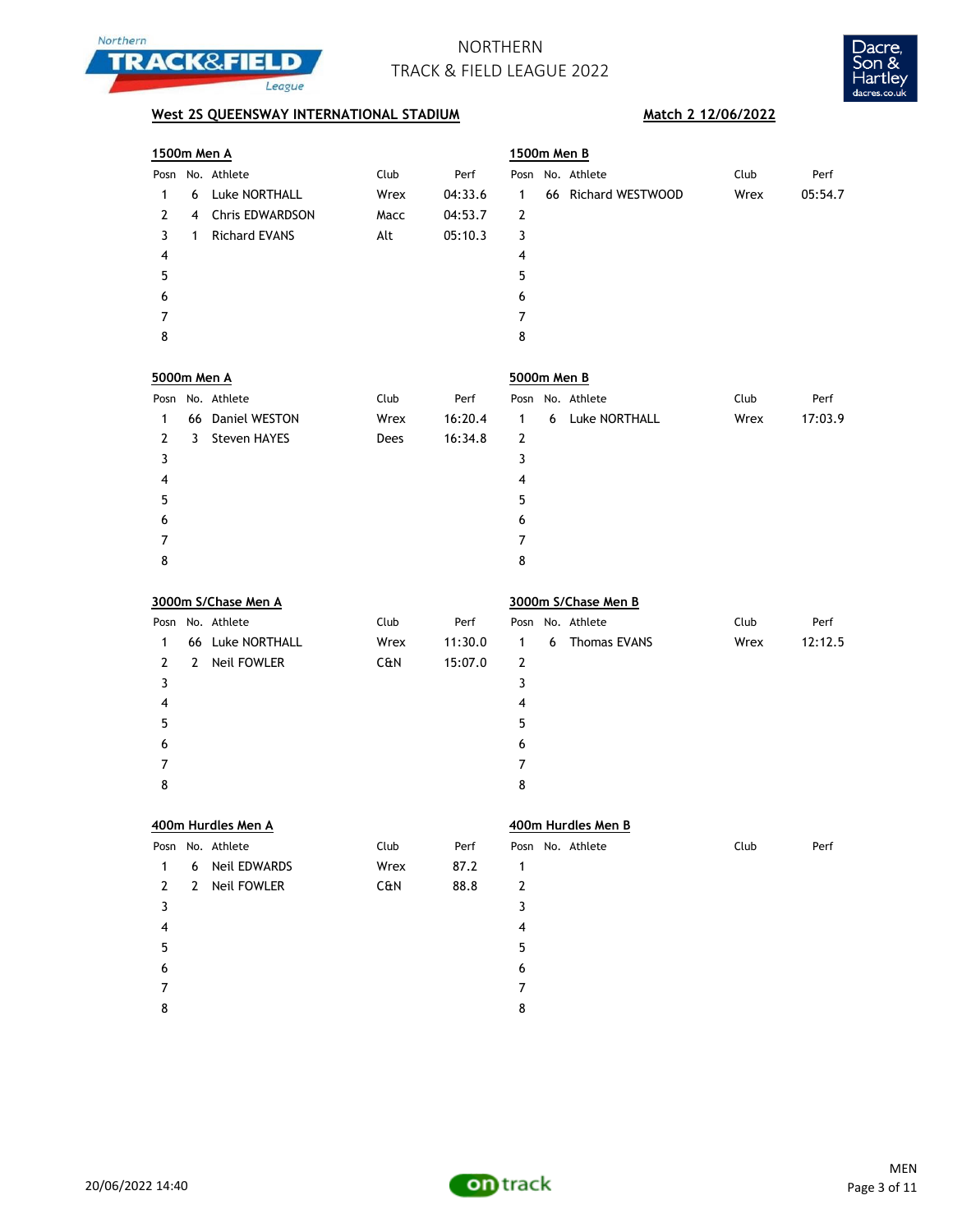



## **West 2S QUEENSWAY INTERNATIONAL STADIUM Match 2 12/06/2022**

|   | 110m Hurdles Men A |                     | Wind |      | 110m Hurdles Men B | Wind         |  |
|---|--------------------|---------------------|------|------|--------------------|--------------|--|
|   |                    | Posn No. Athlete    | Club | Perf | Posn No. Athlete   | Club<br>Perf |  |
|   | 6                  | <b>Neil EDWARDS</b> | Wrex | 23.5 | 1                  |              |  |
| 2 |                    |                     |      |      | 2                  |              |  |
| 3 |                    |                     |      |      | 3                  |              |  |
| 4 |                    |                     |      |      | 4                  |              |  |
| 5 |                    |                     |      |      | 5                  |              |  |
| 6 |                    |                     |      |      | 6                  |              |  |
|   |                    |                     |      |      | 7                  |              |  |
| 8 |                    |                     |      |      | 8                  |              |  |
|   |                    |                     |      |      |                    |              |  |

|   | 100m N/S Men A   | Wind |      |   | 100m N/S Men B   | Wind |      |
|---|------------------|------|------|---|------------------|------|------|
|   | Posn No. Athlete | Club | Perf |   | Posn No. Athlete | Club | Perf |
| 1 | 55 Girish Patel  |      | 17.0 | 1 |                  |      |      |
| 2 |                  |      |      | 2 |                  |      |      |
| 3 |                  |      |      | 3 |                  |      |      |
| 4 |                  |      |      | 4 |                  |      |      |
| 5 |                  |      |      | 5 |                  |      |      |
| 6 |                  |      |      | 6 |                  |      |      |
|   |                  |      |      | 7 |                  |      |      |
| 8 |                  |      |      | 8 |                  |      |      |

|      |    | Long Jump Men A         |        |      | اO. |
|------|----|-------------------------|--------|------|-----|
| Posn |    | Bib Athlete             | Club   | Perf | Pos |
| 1    | 6  | <b>Thomas WALLEY</b>    | Wrex   | 6.69 | 1   |
| 2    | 4  | Callum WAIN (U17)       | Macc   | 6.43 | 2   |
| 3    | 5. | Phil AINSCOW            | Salf M | 5.58 | 3   |
| 4    |    | 2 Oliver ATKINSON (U20) | C&N    | 5.28 | 4   |
| 5    | 1  | <b>Zac FENTON</b>       | Alt    | 4.38 | 5   |
| 6    | 3  | <b>Mark PHILLIPS</b>    | Dees   | 4.12 | 6   |
| 7    |    |                         |        |      | 7   |
| 8    |    |                         |        |      | 8   |

### **Long Jump Men A Long Jump Men B**

| Posn |   | Bib Athlete           | Club   | Perf | Posn | Bib Athlete      | Club   | Perf |
|------|---|-----------------------|--------|------|------|------------------|--------|------|
|      | 6 | <b>Thomas WALLEY</b>  | Wrex   | 6.69 |      | 66 Thomas EVANS  | Wrex   | 5.63 |
| 2    |   | 4 Callum WAIN (U17)   | Macc   | 6.43 | 2    | 55 Brett MCMAHON | Salf M | 3.62 |
|      | 5 | Phil AINSCOW          | Salf M | 5.58 | 3.   | 22 Neil FOWLER   | C&N    | 3.50 |
| 4    | 2 | Oliver ATKINSON (U20) | C&N    | 5.28 | 4    | 33 Dave STOKES   | Dees   | 3.40 |
| 5.   |   | <b>Zac FENTON</b>     | Alt    | 4.38 | 5    |                  |        |      |
| 6    | 3 | Mark PHILLIPS         | Dees   | 4.12 | 6    |                  |        |      |
|      |   |                       |        |      |      |                  |        |      |
| Ω    |   |                       |        |      | Ω    |                  |        |      |

### **High Jump Men A High Jump Men B**

| Posn         |      | Bib Athlete          | Club | Perf |
|--------------|------|----------------------|------|------|
|              |      | 6 Thomas WALLEY      | Wrex | 1.85 |
| <sup>2</sup> |      | 4 Hayden BLUNN (U17) | Macc | 1.80 |
| $3=$         |      | 1 Zac FENTON         | Alt  | 1.55 |
| $3=$         | - २२ |                      | Dees | 1.55 |

|  | Posn Bib Athlete       | Club | Perf |  | Posn Bib Athlete  | Club | Perf |
|--|------------------------|------|------|--|-------------------|------|------|
|  | 1 6 Thomas WALLEY      | Wrex | 1.85 |  | 66 Thomas EVANS   | Wrex | 1.55 |
|  | 2 4 Havden BLUNN (U17) | Macc | 1.80 |  | 2 3 Mark PHILLIPS | Dees |      |

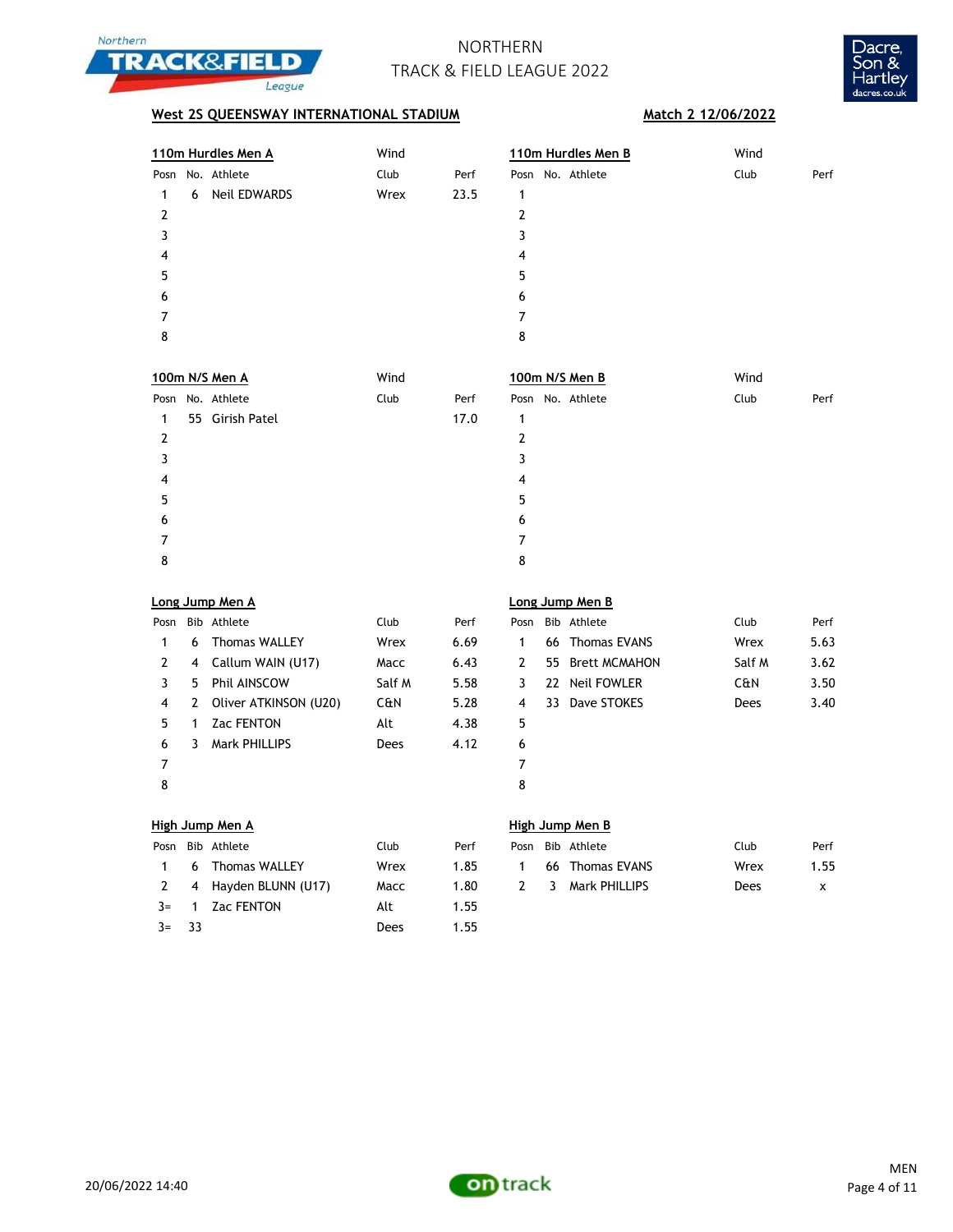



|      |   | <u>Triple Jump Men A</u> |        |       | Triple Jump Men B |                  |      |      |  |  |  |
|------|---|--------------------------|--------|-------|-------------------|------------------|------|------|--|--|--|
| Posn |   | Bib Athlete              | Club   | Perf  |                   | Posn Bib Athlete | Club | Perf |  |  |  |
| 1.   | 5 | Phil AINSCOW             | Salf M | 11.71 | 1                 |                  |      |      |  |  |  |
| 2    | 1 | <b>Zac FENTON</b>        | Alt    | 10.85 | 2                 |                  |      |      |  |  |  |
| 3    | 3 | Mark PHILLIPS            | Dees   | 8.03  | 3                 |                  |      |      |  |  |  |
| 4    |   |                          |        |       | 4                 |                  |      |      |  |  |  |
| 5    |   |                          |        |       | 5                 |                  |      |      |  |  |  |
| 6    |   |                          |        |       | 6                 |                  |      |      |  |  |  |
|      |   |                          |        |       | 7                 |                  |      |      |  |  |  |
| 8    |   |                          |        |       | 8                 |                  |      |      |  |  |  |
|      |   |                          |        |       |                   |                  |      |      |  |  |  |

| Pole Vault Men A |   |                      |      |      |      | Pole Vault Men B |                       |      |      |  |  |  |
|------------------|---|----------------------|------|------|------|------------------|-----------------------|------|------|--|--|--|
| Posn             |   | Bib Athlete          | Club | Perf | Posn |                  | Bib Athlete           | Club | Perf |  |  |  |
|                  | 6 | Thomas WALLEY        | Wrex | 4.60 |      |                  | 66 Neil EDWARDS       | Wrex | 2.60 |  |  |  |
|                  |   | 2 4 Ashley PRITCHARD | Macc | 3.40 | 2    |                  | 44 Hayden BLUNN (U17) | Macc | 2.50 |  |  |  |
|                  |   | Dave STOKES          | Dees | 2.10 |      |                  |                       |      |      |  |  |  |

| Shot Men A |    |                         |        |       | Shot Men B |    |                |        |      |  |
|------------|----|-------------------------|--------|-------|------------|----|----------------|--------|------|--|
| Posn       |    | Bib Athlete             | Club   | Perf  | Posn       |    | Bib Athlete    | Club   | Perf |  |
| 1          |    | <b>Zac FENTON</b>       | Alt    | 10.85 | 1          |    | 66 Neil DAVIES | Wrex   | 8.50 |  |
| 2          | 6  | Neil EDWARDS            | Wrex   | 10.40 | 2          |    | 11 Peter RICE  | Alt    | 7.85 |  |
| 3          | 4  | <b>Ashley PRITCHARD</b> | Macc   | 10.03 | 3          | 33 | Mark PHILLIPS  | Dees   | 6.34 |  |
| 4          | 55 | Kristian MARSH          | Salf M | 7.77  | 4          | 5. | Derek MARTIN   | Salf M | 5.69 |  |
| 5          | 3  | Dave STOKES             | Dees   | 7.17  | 5          |    |                |        |      |  |
| 6          |    |                         |        |       | 6          |    |                |        |      |  |
| 7          |    |                         |        |       | 7          |    |                |        |      |  |
| 8          |    |                         |        |       | 8          |    |                |        |      |  |
|            |    |                         |        |       |            |    |                |        |      |  |

| Discus Men A     |      |      | Discus Men B     |      |      |  |  |  |  |
|------------------|------|------|------------------|------|------|--|--|--|--|
| Posn Bib Athlete | Club | Perf | Posn Bib Athlete | Club | Perf |  |  |  |  |
| 1                |      | 1    |                  |      |      |  |  |  |  |
| 2                |      | 2    |                  |      |      |  |  |  |  |
| 3                |      | 3    |                  |      |      |  |  |  |  |
| 4                |      | 4    |                  |      |      |  |  |  |  |
| 5                |      | 5    |                  |      |      |  |  |  |  |
| 6                |      | 6    |                  |      |      |  |  |  |  |
| 7                |      |      |                  |      |      |  |  |  |  |
| 8                |      | 8    |                  |      |      |  |  |  |  |
|                  |      |      |                  |      |      |  |  |  |  |



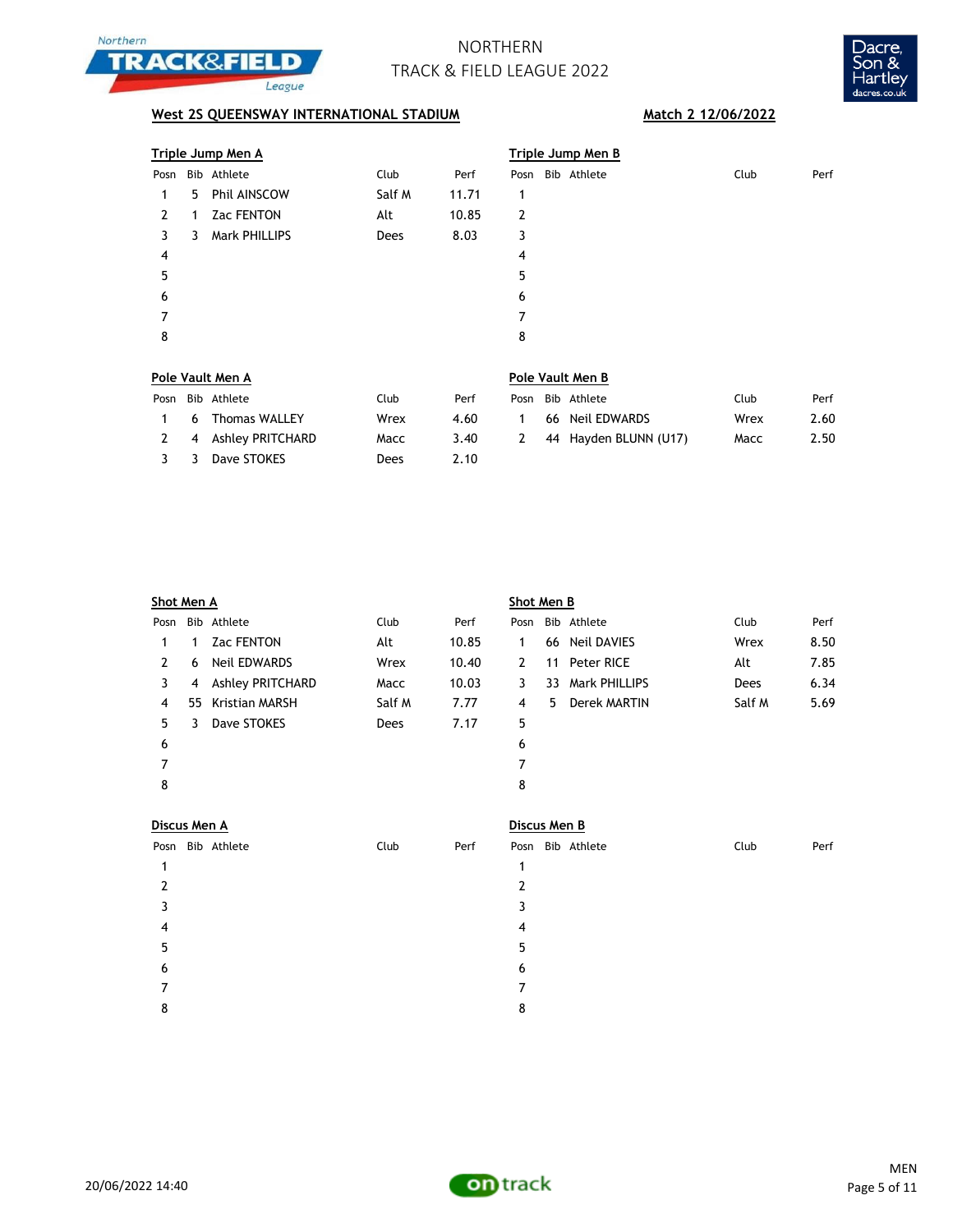



## **West 2S QUEENSWAY INTERNATIONAL STADIUM Match 2 12/06/2022**

| Hammer Men A  |            |                         |             |       |                |     | Hammer Men B      |             |       |  |  |  |
|---------------|------------|-------------------------|-------------|-------|----------------|-----|-------------------|-------------|-------|--|--|--|
| Posn          |            | Bib Athlete             | Club        | Perf  | Posn           |     | Bib Athlete       | Club        | Perf  |  |  |  |
| 1             | 1          | <b>Zac FENTON</b>       | Alt         | 37.90 | 1              | 11  | Peter RICE        | Alt         | 26.82 |  |  |  |
| 2             | 6          | <b>Neil EDWARDS</b>     | Wrex        | 31.44 | $\mathbf{2}$   | 66  | Neil DAVIES       | Wrex        | 21.65 |  |  |  |
| 3             | 4          | <b>Ashley PRITCHARD</b> | Macc        | 24.52 | 3              | 33  | Mark PHILLIPS     | <b>Dees</b> | 17.34 |  |  |  |
| 4             | 5.         | Derek MARTIN            | Salf M      | 23.79 | 4              |     |                   |             |       |  |  |  |
| 5             | 3          | Dave STOKES             | <b>Dees</b> | 22.94 | 5              |     |                   |             |       |  |  |  |
| 6             | 2          | <b>Neil FOWLER</b>      | C&N         | 12.69 | 6              |     |                   |             |       |  |  |  |
| 7             |            |                         |             |       | 7              |     |                   |             |       |  |  |  |
| 8             |            |                         |             |       | 8              |     |                   |             |       |  |  |  |
| Javelin Men A |            |                         |             |       | Javelin Men B  |     |                   |             |       |  |  |  |
| Posn          | <b>Bib</b> | Athlete                 | Club        | Perf  | Posn           | Bib | Athlete           | Club        | Perf  |  |  |  |
| 1             | 2          | Oliver ATKINSON (U20)   | C&N         | 44.15 | 1              | 6   | Neil EDWARDS      | Wrex        | 38.06 |  |  |  |
| 2             |            | 66 Connor TWEED (U17)   | Wrex        | 40.85 | $\overline{2}$ | 1.  | <b>Zac FENTON</b> | Alt         | 26.20 |  |  |  |
| 3             | 4          | <b>Ashley PRITCHARD</b> | Macc        | 37.42 | 3              | 5.  | Derek MARTIN      | Salf M      | 21.36 |  |  |  |

| $\overline{\mathbf{3}}$ |                         | 4 Ashley PRITCHARD | Macc   | 37.42 | 3 | 5 Derek MARTIN | Salf M | 21.36 |
|-------------------------|-------------------------|--------------------|--------|-------|---|----------------|--------|-------|
| $\overline{4}$          |                         | 11 Peter RICE      | Alt    | 32.37 | 4 | 33 Dave STOKES | Dees   | 18.89 |
| 5                       | $\overline{\mathbf{3}}$ | Mark PHILLIPS      | Dees   | 22.18 | 5 | 22 Neil FOWLER | C&N    | 18.37 |
| 6                       |                         | 55 Kristian MARSH  | Salf M | 21.98 | 6 |                |        |       |
|                         |                         |                    |        |       |   |                |        |       |
| 8                       |                         |                    |        |       | 8 |                |        |       |

| 4 x 100m Men A |
|----------------|
|----------------|

| Posn No. Club |    |        | <b>Runners</b>                                                     | Perf |
|---------------|----|--------|--------------------------------------------------------------------|------|
|               | 6  | Wrex   | Liam MCGIVERN Harvey DAVIS (U17) Thomas EVANS Thomas WALLEY        | 46.7 |
|               |    | Dees   | Finley SAVAGE (U20) Owen HIBBERT Oliver HARRISON (U17) Jacob WELSH | 47.2 |
|               | 4  | Macc   | Albert BRADSHAW (U20) Callum WAIN (U17) Chris EDWARDSON Hayden BL  | 47.5 |
| 4             | 5. | Salf M | Joseph OGUNDOKUN Evan O'NEILL (U20) Kristian MARSH Ben STANLEY (U2 | 53.1 |
| 5             |    |        |                                                                    |      |
| 6             |    |        |                                                                    |      |
|               |    |        |                                                                    |      |
| 8             |    |        |                                                                    |      |

### **4 x 400m Men A**

| Posn |   | No. Club    | Runners                                                                     | Perf    |
|------|---|-------------|-----------------------------------------------------------------------------|---------|
|      | 6 | Wrex        | Thomas EVANS Thomas WALLEY Harvey DAVIS (U17) Liam MCGIVERN                 | 03:39.4 |
|      |   | <b>Dees</b> | Owen HIBBERT Tyler CARTLIDGE (U20) Oliver HARRISON (U17) Jacob WEL: 03:44.3 |         |
|      |   |             |                                                                             |         |
| 4    |   |             |                                                                             |         |
| 5    |   |             |                                                                             |         |
| 6    |   |             |                                                                             |         |
|      |   |             |                                                                             |         |

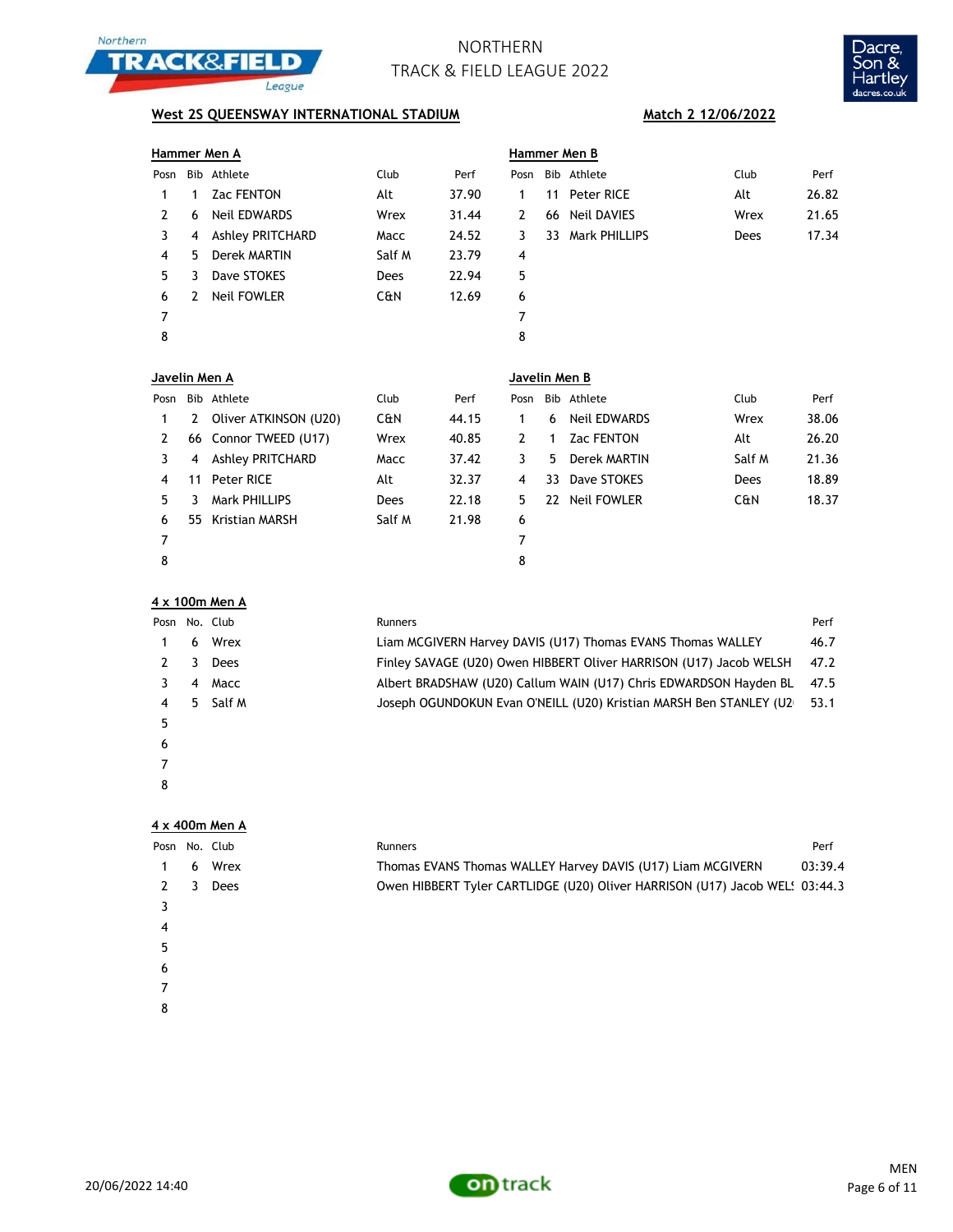



### **West 2S QUEENSWAY INTERNATIONAL STADIUM**

### **Match 2 12/06/2022**

|              |              | 100m Women A                   | Wind   |         |     |                |    | 100m Women B          | Wind   |         |     |
|--------------|--------------|--------------------------------|--------|---------|-----|----------------|----|-----------------------|--------|---------|-----|
|              |              | Posn No. Athlete               | Club   | Perf    |     | Posn           |    | No. Athlete           | Club   | Perf    |     |
| 1            | 6            | Isobel GUNN (U17)              | Wrex   | 13.2    | 603 | 1              |    | 66 Freya WILLIS (U17) | Wrex   | 15.0    | 306 |
| 2            | 2            | Abbey BATE (U17)               | C&N    | 14.8    | 334 | 2              |    |                       |        |         |     |
| 3            | 5            | Dominique CLAYDON              | Salf M | 16.3    | 161 | 3              |    |                       |        |         |     |
| 4            | 4            | <b>Hilary WEST</b>             | Macc   | 17.6    | 67  | 4              |    |                       |        |         |     |
| 5            |              |                                |        |         |     | 5              |    |                       |        |         |     |
| 6            |              |                                |        |         |     | 6              |    |                       |        |         |     |
| 7            |              |                                |        |         |     | 7              |    |                       |        |         |     |
| 8            |              |                                |        |         |     | 8              |    |                       |        |         |     |
|              |              | 200m Women A                   | Wind   |         |     |                |    | 200m Women B          | Wind   |         |     |
| Posn         |              | No. Athlete                    | Club   | Perf    |     | Posn           |    | No. Athlete           | Club   | Perf    |     |
| 1            | $\mathbf{2}$ | Olivia FOWLER (U20)            | C&N    | 28.4    | 486 | 1              | 11 | Georgia TAYLOR (U17)  | Alt    | 29.1    | 431 |
| 2            | 1            | Charlotte STANSFIELD (U17) Alt |        | 29.0    | 439 | 2              |    | 66 Amanda COOK        | Wrex   | 33.6    | 173 |
| 3            | 6            | Freya WILLIS (U17)             | Wrex   | 33.5    | 177 | 3              |    |                       |        |         |     |
| 4            | 4            | <b>Hilary WEST</b>             | Macc   | 38.6    | 35  | 4              |    |                       |        |         |     |
| 5            |              |                                |        |         |     | 5              |    |                       |        |         |     |
| 6            |              |                                |        |         |     | 6              |    |                       |        |         |     |
| 7            |              |                                |        |         |     | 7              |    |                       |        |         |     |
| 8            |              |                                |        |         |     | 8              |    |                       |        |         |     |
|              |              | 400m Women A                   |        |         |     |                |    | 400m Women B          |        |         |     |
|              |              | Posn No. Athlete               | Club   | Perf    |     | Posn           |    | No. Athlete           | Club   | Perf    |     |
| 1            |              | 2 Emma FOWLER                  | C&N    | 63.9    | 540 | 1              |    | 22 Abbey BATE (U17)   | C&N    | 71.8    | 308 |
| 2            | 5            | Dominique CLAYDON              | Salf M | 79.5    | 148 | $\overline{2}$ |    | 66 Sian HARRISON      | Wrex   | 93.2    | 10  |
| 3            | 4            | <b>Hilary WEST</b>             | Macc   | 82.5    | 103 | 3              |    |                       |        |         |     |
| 4            | 6            | Sarah GRIMSHAW                 | Wrex   | 99.2    |     | 4              |    |                       |        |         |     |
| 5            |              |                                |        |         |     | 5              |    |                       |        |         |     |
| 6            |              |                                |        |         |     | 6              |    |                       |        |         |     |
| 7            |              |                                |        |         |     | 7              |    |                       |        |         |     |
| 8            |              |                                |        |         |     | 8              |    |                       |        |         |     |
|              |              | 800m Women A                   |        |         |     |                |    | 800m Women B          |        |         |     |
| Posn         |              | No. Athlete                    | Club   | Perf    |     | Posn           |    | No. Athlete           | Club   | Perf    |     |
| $\mathbf{1}$ | 5            | Dominique CLAYDON              | Salf M | 03:06.1 | 161 | 1              | 55 | Amanda HURNDALL       | Salf M | 03:05.2 | 168 |
| 2            | 4            | <b>Hilary WEST</b>             | Macc   | 03:16.4 | 92  | 2              |    | 66 Paula MORRIS       | Wrex   | 04:01.1 |     |
| 3            | 6            | Sarah GRIMSHAW                 | Wrex   | 03:34.0 | 19  | 3              |    |                       |        |         |     |
| 4            |              |                                |        |         |     | 4              |    |                       |        |         |     |
| 5            |              |                                |        |         |     | 5              |    |                       |        |         |     |
| 6            |              |                                |        |         |     | 6              |    |                       |        |         |     |
| 7            |              |                                |        |         |     |                |    |                       |        |         |     |
|              |              |                                |        |         |     | 7              |    |                       |        |         |     |

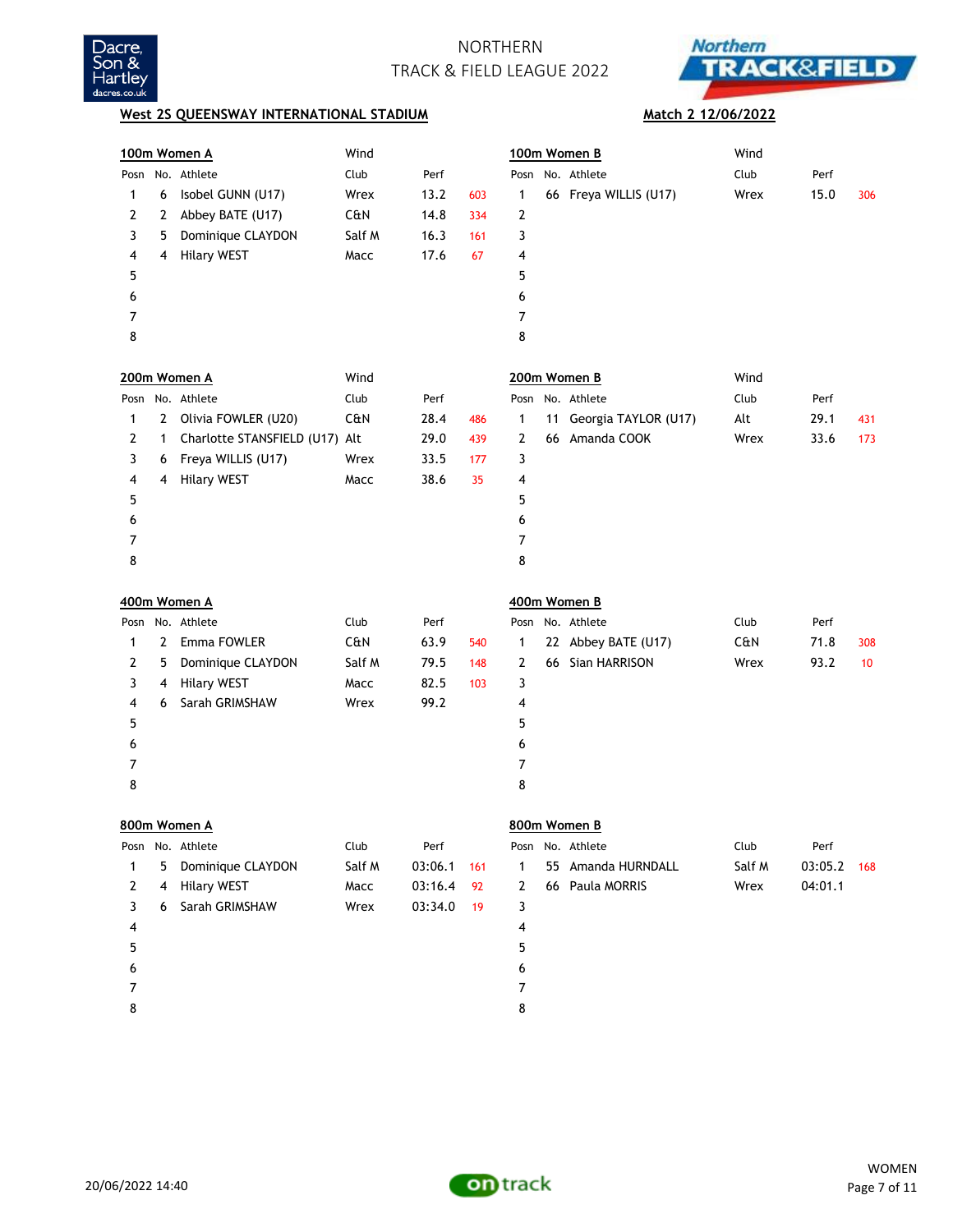



|                  |    | 1500m Women A        |           |         |     |                |    | 1500m Women B        |           |         |     |
|------------------|----|----------------------|-----------|---------|-----|----------------|----|----------------------|-----------|---------|-----|
|                  |    | Posn No. Athlete     | Club      | Perf    |     |                |    | Posn No. Athlete     | Club      | Perf    |     |
| 1                | 3  | Sophie WOOSEY (U17)  | Dees      | 05:32.2 | 413 | 1              |    | 55 Amanda HURNDALL   | Salf M    | 06:19.0 | 182 |
| 2                | 5  | Chloe ELLIOTT        | Salf M    | 05:42.1 | 356 | 2              |    | 33 Briony HIBBERT    | Dees      | 06:32.0 | 134 |
| 3                | 6  | Sian HARRISON        | Wrex      | 07:14.6 | 29  | 3              |    | 66 Paula MORRIS      | Wrex      | 08:12.7 |     |
| 4                |    |                      |           |         |     | 4              |    |                      |           |         |     |
| 5                |    |                      |           |         |     | 5              |    |                      |           |         |     |
| 6                |    |                      |           |         |     | 6              |    |                      |           |         |     |
| 7                |    |                      |           |         |     | 7              |    |                      |           |         |     |
| 8                |    |                      |           |         |     | 8              |    |                      |           |         |     |
|                  |    | 3000m Women A        |           |         |     |                |    | 3000m Women B        |           |         |     |
|                  |    | Posn No. Athlete     | Club      | Perf    |     |                |    | Posn No. Athlete     | Club      | Perf    |     |
| 1                | 5  | Chloe ELLIOTT        | Salf M    | 11:57.5 | 414 | $\mathbf{1}$   |    | 55 Amanda HURNDALL   | Salf M    | 13:08.8 | 236 |
| 2                | 6  | Sian HARRISON        | Wrex      | 15:06.2 | 49  | $\overline{2}$ |    | 66 Paula MORRIS      | Wrex      | 16:33.8 |     |
| 3                |    |                      |           |         |     | 3              |    |                      |           |         |     |
| 4                |    |                      |           |         |     | 4              |    |                      |           |         |     |
| 5                |    |                      |           |         |     | 5              |    |                      |           |         |     |
| 6                |    |                      |           |         |     | 6              |    |                      |           |         |     |
| 7                |    |                      |           |         |     | 7              |    |                      |           |         |     |
| 8                |    |                      |           |         |     | 8              |    |                      |           |         |     |
|                  |    | 400m Hurdles Women A |           |         |     |                |    | 400m Hurdles Women B |           |         |     |
| Posn             |    | No. Athlete          | Club      | Perf    |     |                |    | Posn No. Athlete     | Club      | Perf    |     |
| 1                | 98 |                      | No Compet |         |     | 1              | 98 |                      | No Compet |         |     |
| 2                |    |                      |           |         |     | 2              |    |                      |           |         |     |
| 3                |    |                      |           |         |     | 3              |    |                      |           |         |     |
| 4                |    |                      |           |         |     | 4              |    |                      |           |         |     |
| 5                |    |                      |           |         |     | 5              |    |                      |           |         |     |
| 6                |    |                      |           |         |     | 6              |    |                      |           |         |     |
| 7                |    |                      |           |         |     | 7              |    |                      |           |         |     |
| 8                |    |                      |           |         |     | 8              |    |                      |           |         |     |
|                  |    | 100m Hurdles Women A | Wind      |         |     |                |    | 100m Hurdles Women B | Wind      |         |     |
| Posn             |    | Athlete              | Club      | Perf    |     |                |    | Posn No. Athlete     | Club      | Perf    |     |
| $\mathbf{1}$     | 98 |                      | No Compet |         |     | $\mathbf{1}$   |    |                      |           |         |     |
| $\boldsymbol{2}$ |    |                      |           |         |     | $\mathbf{2}$   |    |                      |           |         |     |
| 3                |    |                      |           |         |     | 3              |    |                      |           |         |     |
| 4                |    |                      |           |         |     | 4              |    |                      |           |         |     |
| 5                |    |                      |           |         |     | 5              |    |                      |           |         |     |
| 6                |    |                      |           |         |     | 6              |    |                      |           |         |     |
| 7                |    |                      |           |         |     | 7              |    |                      |           |         |     |
| 8                |    |                      |           |         |     | 8              |    |                      |           |         |     |

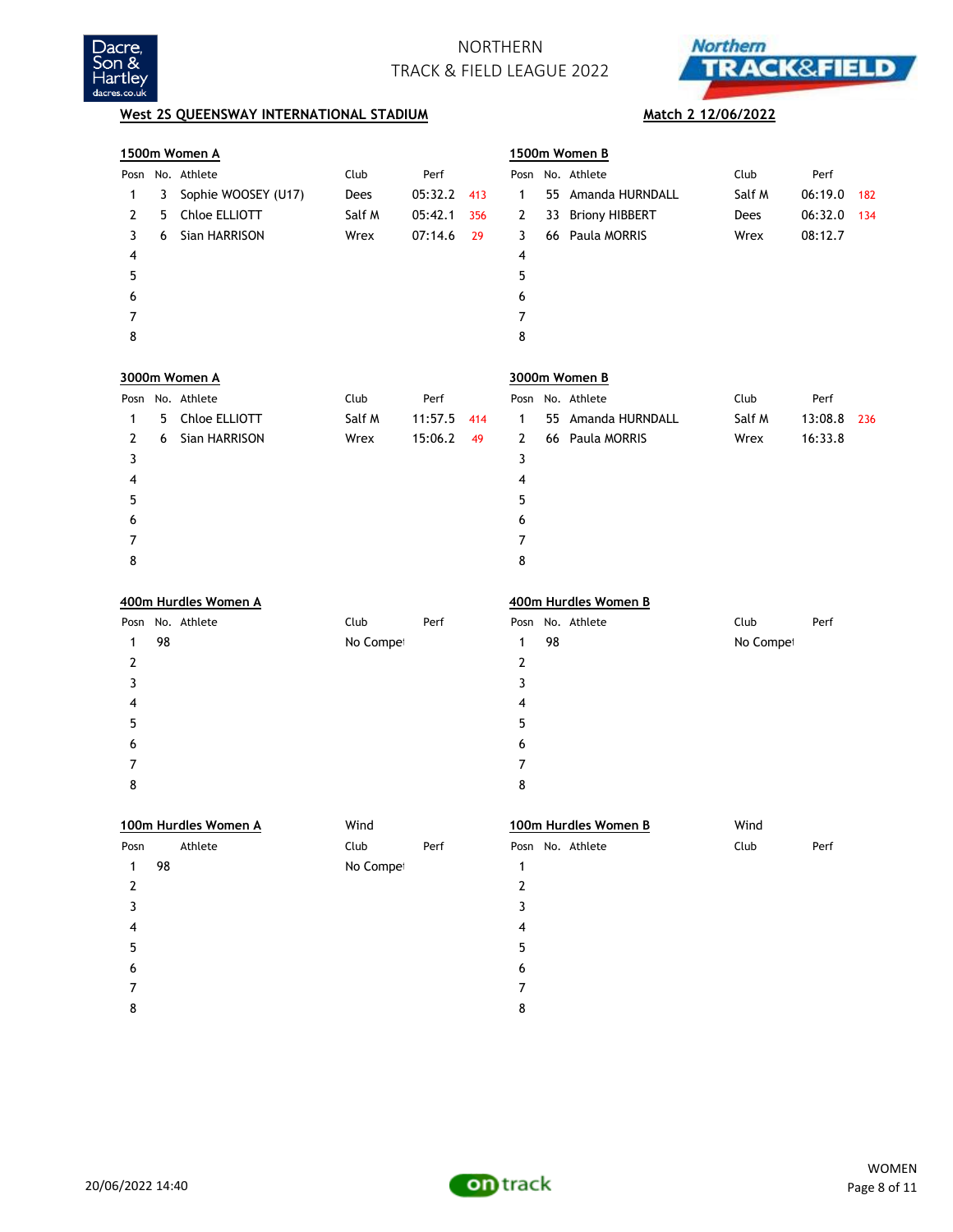



|          | 100m N/S Women A | Wind | 100m N/S Women B | Wind         |
|----------|------------------|------|------------------|--------------|
|          | Posn No. Athlete | Perf | Posn No. Athlete | Perf<br>Club |
| 98<br>1. |                  |      |                  |              |
|          |                  |      | 2                |              |
|          |                  |      |                  |              |
| 4        |                  |      | 4                |              |
| 5        |                  |      | 5                |              |
| 6        |                  |      | 6                |              |
|          |                  |      |                  |              |
| 8        |                  |      | 8                |              |

|      |   | Long Jump Women A      |      |      |     | Long Jump Women B |              |                  |      |      |     |  |
|------|---|------------------------|------|------|-----|-------------------|--------------|------------------|------|------|-----|--|
| Posn |   | Bib Athlete            | Club | Perf |     |                   |              | Posn Bib Athlete | Club | Perf |     |  |
| 1    |   | 22 Olivia FOWLER (U20) | C&N  | 5.10 | 717 | 1.                | $\mathbf{2}$ | Emma FOWLER      | C&N  | 4.83 | 652 |  |
| 2    | 6 | Isobel GUNN (U17)      | Wrex | 4.97 | 685 | $\mathbf{2}$      |              | 66 Amanda COOK   | Wrex | 4.21 | 506 |  |
| 3    |   |                        |      |      |     | 3                 |              |                  |      |      |     |  |
| 4    |   |                        |      |      |     | 4                 |              |                  |      |      |     |  |
| 5    |   |                        |      |      |     | 5                 |              |                  |      |      |     |  |
| 6    |   |                        |      |      |     | 6                 |              |                  |      |      |     |  |
|      |   |                        |      |      |     | 7                 |              |                  |      |      |     |  |
| 8    |   |                        |      |      |     | 8                 |              |                  |      |      |     |  |
|      |   |                        |      |      |     |                   |              |                  |      |      |     |  |

| High Jump Women A |  |                         |      |      |     |  | High Jump Women B |                  |      |      |  |  |  |
|-------------------|--|-------------------------|------|------|-----|--|-------------------|------------------|------|------|--|--|--|
|                   |  | Posn Bib Athlete        | Club | Perf |     |  |                   | Posn Bib Athlete | Club | Perf |  |  |  |
|                   |  | 1 2 Amelia ATKINSON     | C&N  | 1.50 | 638 |  |                   |                  |      |      |  |  |  |
|                   |  | 2 3 Sophie WOOSEY (U17) | Dees | 1.35 | 477 |  |                   |                  |      |      |  |  |  |

|      | Triple Jump Women A |                   |      |       |     |   | Triple Jump Women B |                  |      |      |     |  |  |
|------|---------------------|-------------------|------|-------|-----|---|---------------------|------------------|------|------|-----|--|--|
| Posn |                     | Bib Athlete       | Club | Perf  |     |   |                     | Posn Bib Athlete | Club | Perf |     |  |  |
| 1    | 6                   | Isobel GUNN (U17) | Wrex | 10.43 | 689 | 1 | 66                  | Amanda COOK      | Wrex | 8.78 | 501 |  |  |
| 2    |                     |                   |      |       |     | 2 |                     |                  |      |      |     |  |  |
|      |                     |                   |      |       |     |   |                     |                  |      |      |     |  |  |
| 4    |                     |                   |      |       |     | 4 |                     |                  |      |      |     |  |  |
| 5    |                     |                   |      |       |     | 5 |                     |                  |      |      |     |  |  |
| 6    |                     |                   |      |       |     | 6 |                     |                  |      |      |     |  |  |
|      |                     |                   |      |       |     |   |                     |                  |      |      |     |  |  |
| 8    |                     |                   |      |       |     | 8 |                     |                  |      |      |     |  |  |



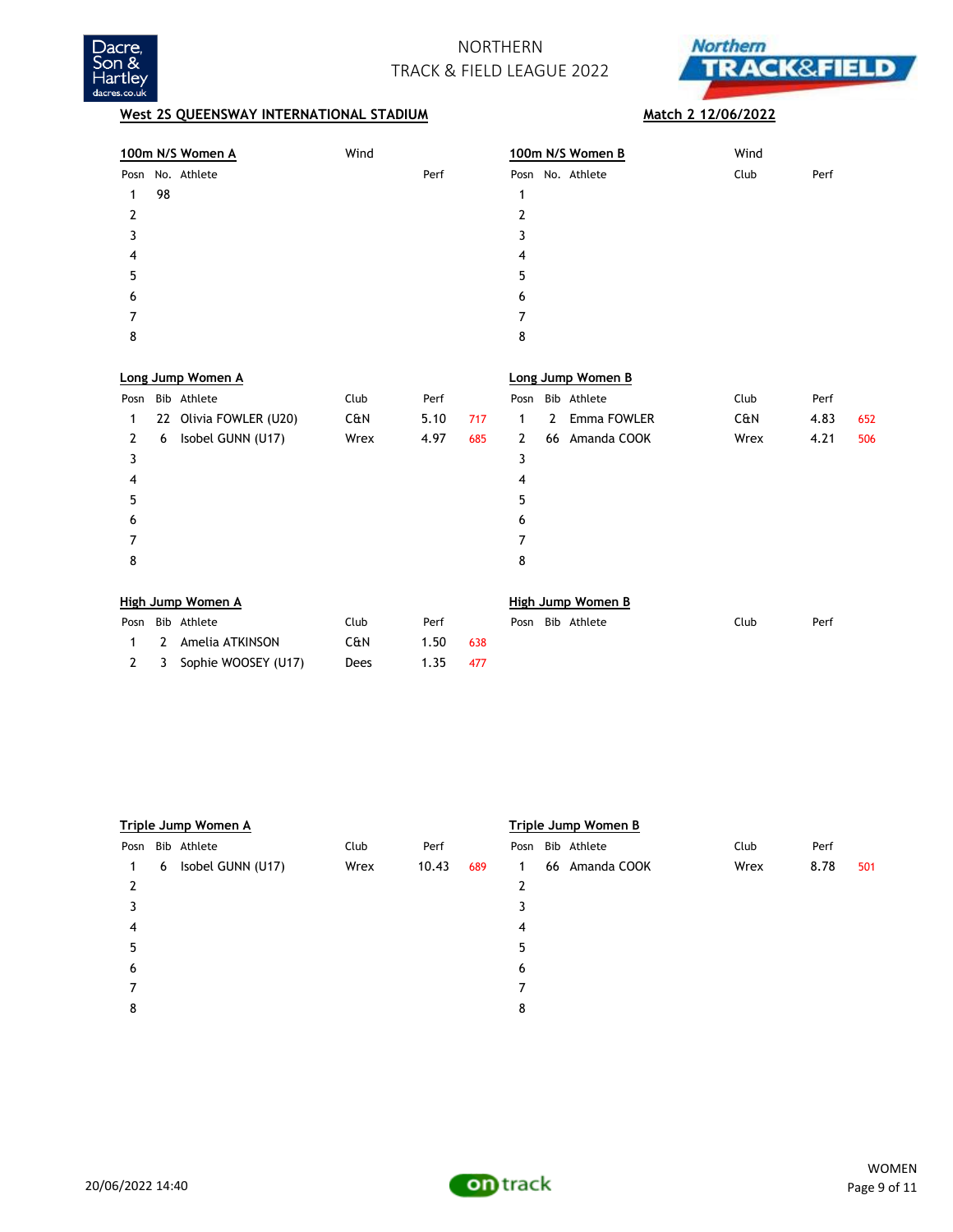



| Pole Vault Women A |                  |           |      |  |  | Pole Vault Women B |      |      |  |  |  |  |
|--------------------|------------------|-----------|------|--|--|--------------------|------|------|--|--|--|--|
|                    | Posn Bib Athlete | Club      | Perf |  |  | Posn Bib Athlete   | Club | Perf |  |  |  |  |
|                    | 98               | No Compet |      |  |  |                    |      |      |  |  |  |  |

|                | Shot Women A |                        |      |       |     |              | Shot Women B   |                      |      |       |     |  |  |
|----------------|--------------|------------------------|------|-------|-----|--------------|----------------|----------------------|------|-------|-----|--|--|
| Posn           |              | Bib Athlete            | Club | Perf  |     | Posn         |                | Bib Athlete          | Club | Perf  |     |  |  |
| 1              | 66           | Isabelle COLLINS       | Wrex | 9.08  | 624 | $\mathbf{1}$ | 6              | <b>Ellie COLLINS</b> | Wrex | 8.32  | 569 |  |  |
| 2              | 22           | Emma FOWLER            | C&N  | 9.03  | 620 | $\mathbf{2}$ | $\mathbf{2}$   | Amelia ATKINSON      | C&N  | 7.26  | 485 |  |  |
| 3              | 3            | Lesley BROWN           | Dees | 8.97  | 616 | 3            | $\overline{4}$ | <b>Hilary WEST</b>   | Macc | 4.69  | 228 |  |  |
| 4              | 44           | <b>Charlotte BIRD</b>  | Macc | 7.76  | 526 | 4            |                |                      |      |       |     |  |  |
| 5              |              |                        |      |       |     | 5            |                |                      |      |       |     |  |  |
| 6              |              |                        |      |       |     | 6            |                |                      |      |       |     |  |  |
| 7              |              |                        |      |       |     | 7            |                |                      |      |       |     |  |  |
| 8              |              |                        |      |       |     | 8            |                |                      |      |       |     |  |  |
|                |              |                        |      |       |     |              |                |                      |      |       |     |  |  |
|                |              |                        |      |       |     |              |                |                      |      |       |     |  |  |
|                |              | Discus Women A         |      |       |     |              |                | Discus Women B       |      |       |     |  |  |
| Posn           |              | Bib Athlete            | Club | Perf  |     | Posn         |                | Bib Athlete          | Club | Perf  |     |  |  |
| 1              | 6            | <b>Holly PEMBERTON</b> | Wrex | 31.86 | 698 | $\mathbf{1}$ | 66             | Ellie COLLINS        | Wrex | 28.12 | 643 |  |  |
| $\overline{2}$ | 33           | Megan BROWN (U17)      | Dees | 29.10 | 658 | $\mathbf{2}$ | 3              | Lesley BROWN         | Dees | 25.55 | 601 |  |  |
| 3              | $\mathbf{2}$ | Wendy VALENTINE        | C&N  | 19.99 | 500 | 3            | 4              | <b>Hilary WEST</b>   | Macc | 10.50 | 233 |  |  |
| 4              | 44           | <b>Charlotte BIRD</b>  | Macc | 15.64 | 401 | 4            |                |                      |      |       |     |  |  |
| 5              |              |                        |      |       |     | 5            |                |                      |      |       |     |  |  |
| 6              |              |                        |      |       |     | 6            |                |                      |      |       |     |  |  |
| 7              |              |                        |      |       |     | 7            |                |                      |      |       |     |  |  |
| 8              |              |                        |      |       |     | 8            |                |                      |      |       |     |  |  |

|      | Hammer Women A |                       |                |       |     |              | Hammer Women B |                        |      |       |     |  |  |
|------|----------------|-----------------------|----------------|-------|-----|--------------|----------------|------------------------|------|-------|-----|--|--|
| Posn |                | Bib Athlete           | Club           | Perf  |     | Posn         |                | Bib Athlete            | Club | Perf  |     |  |  |
|      | 3              | Lesley BROWN          | Dees           | 41.73 | 753 | 1.           | 6              | Ellie COLLINS          | Wrex | 24.00 | 514 |  |  |
| 2    | 4              | <b>Charlotte BIRD</b> | Macc           | 34.49 | 663 | $\mathbf{2}$ | 2              | <b>Wendy VALENTINE</b> | C&N  | 18.74 | 425 |  |  |
| 3    | 66             | Isabelle COLLINS      | Wrex           | 29.53 | 596 | 3            |                |                        |      |       |     |  |  |
| 4    |                | 22 Emma FOWLER        | <b>C&amp;N</b> | 21.16 | 467 | 4            |                |                        |      |       |     |  |  |
| 5    |                |                       |                |       |     | 5            |                |                        |      |       |     |  |  |
| 6    |                |                       |                |       |     | 6            |                |                        |      |       |     |  |  |
| 7    |                |                       |                |       |     | 7            |                |                        |      |       |     |  |  |
| 8    |                |                       |                |       |     | 8            |                |                        |      |       |     |  |  |